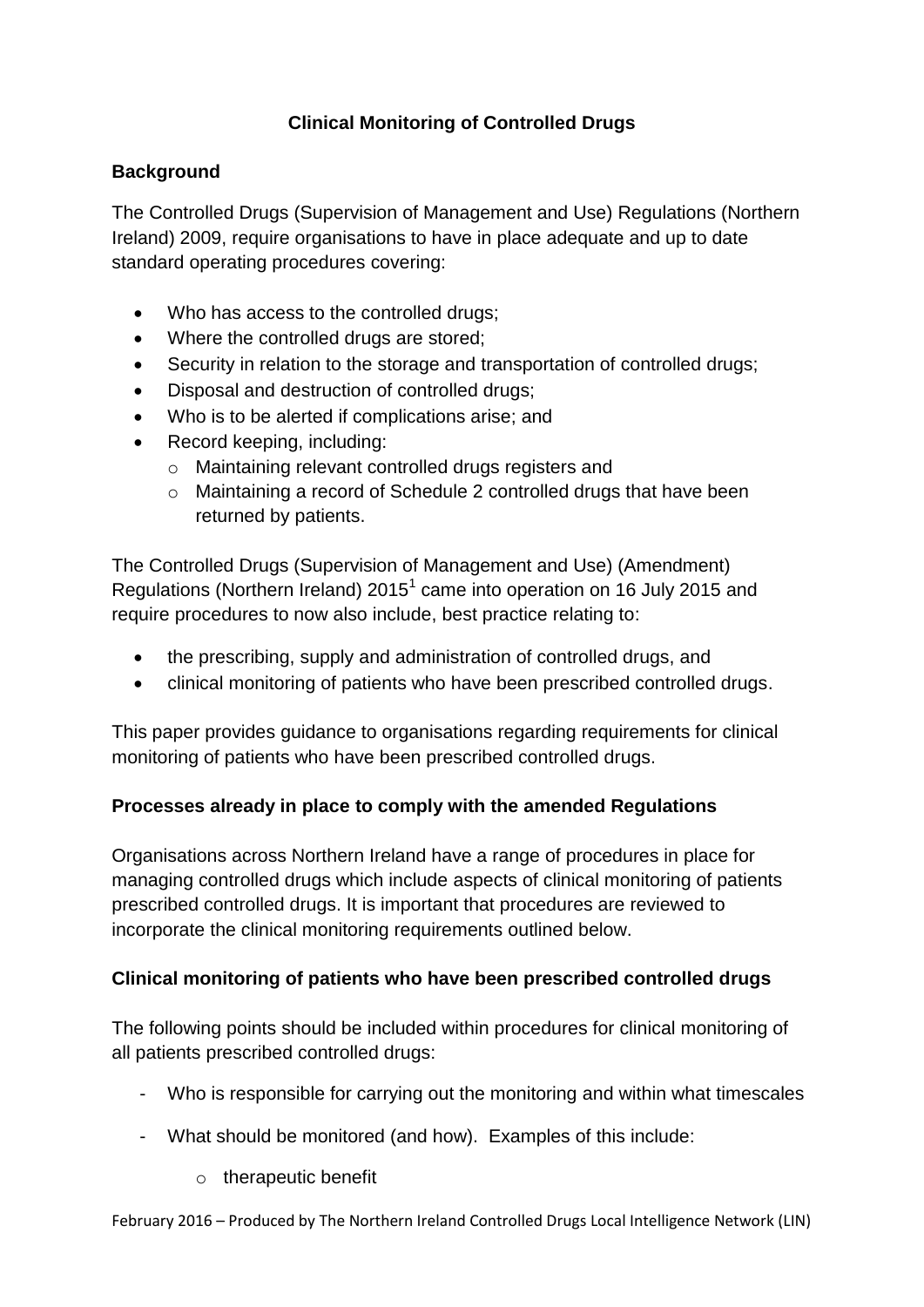- o dosage and compliance
- o effects of dose increases/medication changes
- o response in relation to treatment plan
- o adverse effects/toxicity
- o effect on driving/operating machinery
- o long term risks eg addiction
- o effects of other co-morbidities eg ckd
- o drug interactions/contraindications
- o continued appropriateness
- Action to be taken where necessary including where there are concerns
- Patient education including risks
- Clinical records of monitoring activity
- Reporting of adverse incidents for shared learning

A range of guidance documents is available to support the development of best practice clinical monitoring procedures. *See Appendix 1*.

#### **Action**

- 1. Review the guidance documents in Appendix 1 below as appropriate.
- 2. Develop your procedures for the clinical monitoring of all patients prescribed controlled drugs, ensuring that these procedures include the items above.
- 3. Keep these procedures under review, specifically with reference to changes to any of the guidance documents.

<sup>1.</sup> <http://www.legislation.gov.uk/nisr/2015/278/contents/made>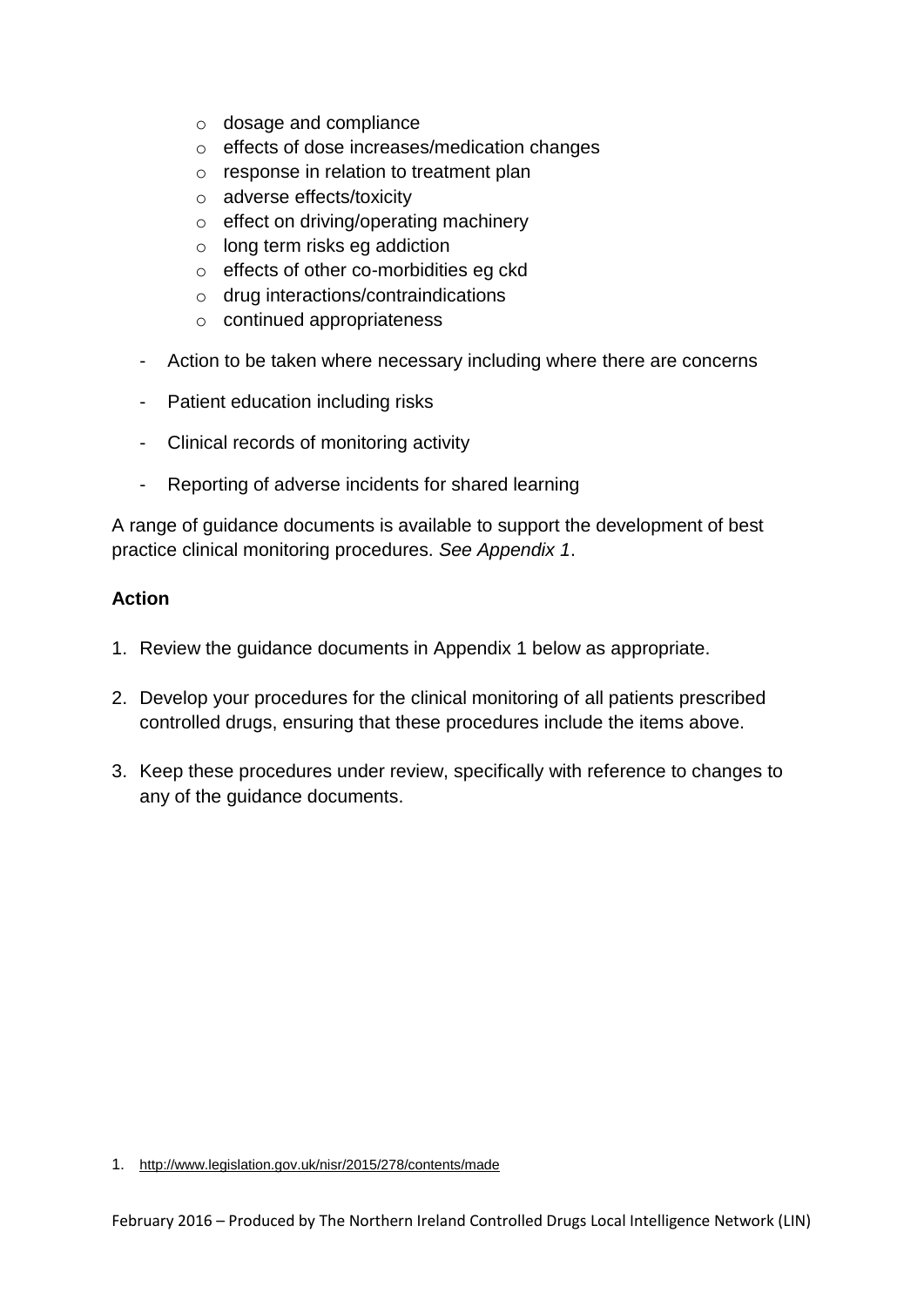# **Appendix 1**

The following guidance should be referred to where relevant in the development of best practice clinical monitoring procedures. (Note: this list is not exhaustive).

# **Regional Guidance**

- [Northern Ireland Guidelines on Converting Opioid Analgesics for adult use](http://www.medicinesgovernance.hscni.net/primary-care/high-risk-medicines/)
- [Reducing dosage errors with opioid medicines -](http://www.medicinesgovernance.hscni.net/download/primarycare/medicines_safety_advice_&_letters/Opioid_Cross_tolerance_letter_March_2014.doc) incomplete cross tolerance [letter to GPs](http://www.medicinesgovernance.hscni.net/download/primarycare/medicines_safety_advice_&_letters/Opioid_Cross_tolerance_letter_March_2014.doc)
- Guidance for the Management of Symptoms in Adults in the Last Days of Life (Regional Palliative Medicines Group)
- GAIN: General Palliative Care Guidelines for the Management of Pain at the End of Life in Adult Patients
- Primary and Secondary Care Opioid Substitute Treatment Guidelines
- [Morphine first line strong opioid](http://www.hscboard.hscni.net/medicinesmanagement/Prescribing%20Guidance/%20Morphine_at_first_line_strong_opioid.pdf)
- [Opioids in Chronic Pain](http://niformulary.hscni.net/Formulary/Adult/PDF/Opioids%20_in_Chronic_Pain.pdf)

# **HSCB Guidance**

- Medication Review Guidance for Primary Care Prescribers
- Medicines Safety Advice Letters: Transdermal Fentanyl Patches, Risks with Buccal Midazolam, Prescribing and Dispensing Controlled Drugs http://www.medicinesgovernance.hscni.net/primary-care/medicines-safetyadvice-letters/

### **National Patient Safety Agency (NPSA) Guidance**

- NPSA RRR: Reducing risk of overdose with Midazolam
- NPSA RRR: Reducing dosing errors with opioid medicines
- NPSA Safer Practice Notice: High strength Morphine and Diamorphine

### **Other**

- British National Formulary
- Product Summary of Product Characteristics
- National Early Warning Scores <https://www.rcplondon.ac.uk/projects/outputs/national-early-warning-score-news>
- British Pain Society Guidance https://www.britishpainsociety.org/british-painsociety-publications/professional-publications/ The British Pain Society aims to produce up-to-date guidance, supported by available evidence, on clinical and other pain matters, for patients and healthcare professionals.
- The Pain Toolkit <http://www.paintoolkit.org/>